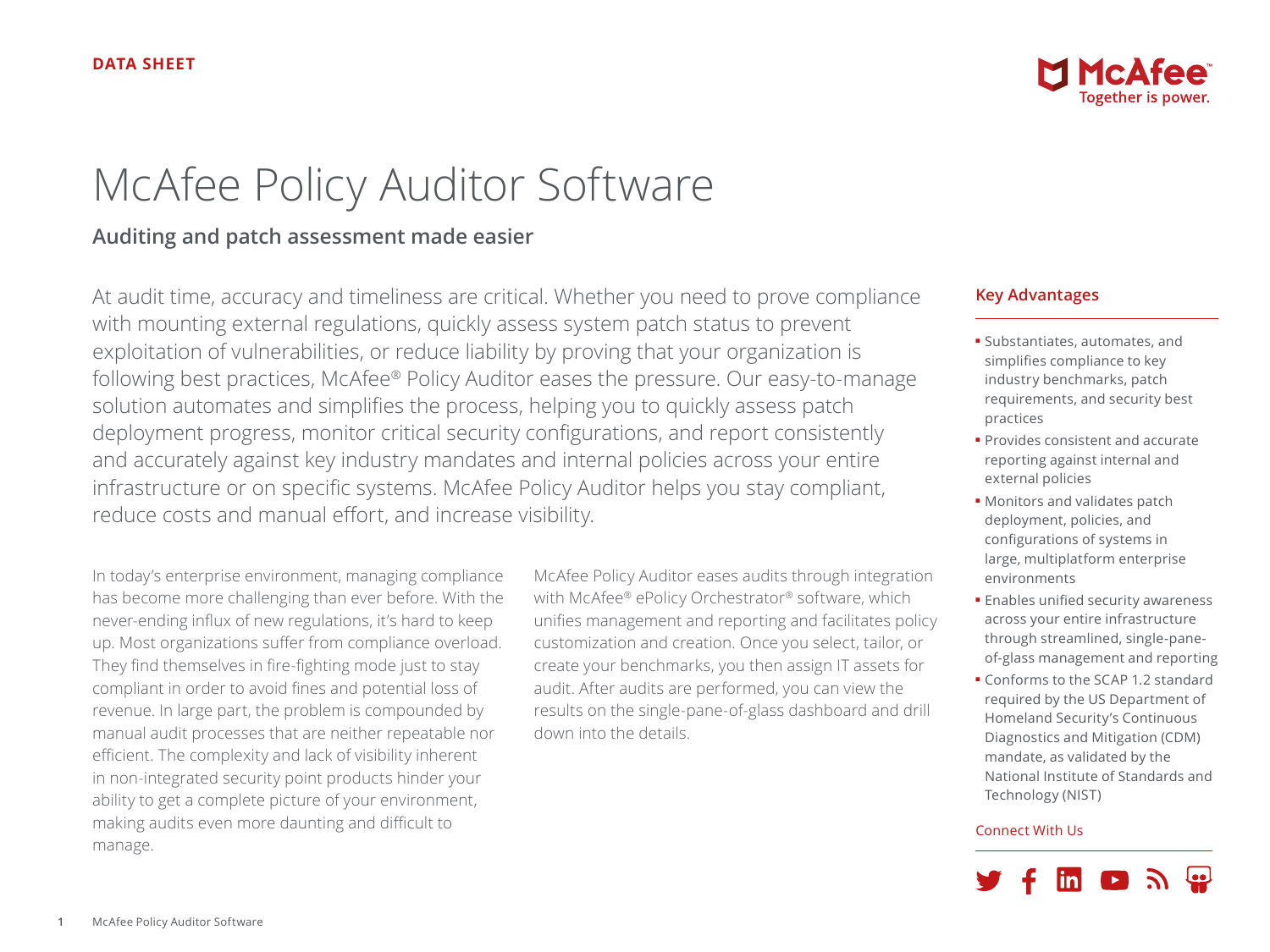#### **Automation Eliminates Manual Processes**

McAfee Policy Auditor is an agent-based IT assessment solution that leverages the Security Content Automation Protocol (SCAP) to automate the processes required for internal and external IT and security audits. Now you can say good-bye to time-consuming, inconsistent, and inefficient manual processes that strain your resources. By automating audit processes and providing the tools that enable consistent and accurate reporting against internal and external policies, McAfee Policy Auditor frees up your staff, helps improve your security posture, and paves the way for successful audits.

In today's dynamic landscape, you need to stay on top of changing compliance and audit demands. To simplify the process and take the guesswork out of auditing, McAfee Policy Auditor software ships with templates that perform configuration assessment against the latest compliance standards, including CIS, CJIS, PCI DSS 3.2, SOX, GLBA, HIPAA, FISMA, EU GDPR, ISO 27001, NIST 800-171, and COBiT frameworks. Need to implement new external benchmarks or design custom benchmarks? With McAfee Policy Auditor, you don't have to be a compliance expert or a programmer—just point and click to create benchmarks from McAfee templates with auto-populated test values.

To assess internal or external compliance, you need to know what devices are on your network and what's happening at any given time. With McAfee Policy Auditor, you gain broad operational visibility into the

state of your network-connected devices across your IT infrastructure. Designed for Microsoft Windows environments, our advanced host assessment engine proactively inventories applications, monitors software installs, and discovers open ports and active services.

#### **Patch Assessment Made Easier**

McAfee Policy Auditor also provides patch assessment coverage for a wide range of platforms, operating systems, and applications commonly found in enterprise environments. Supported platforms include Windows Server 2016, Windows 10 RS3, Red Hat Enterprise Linux 7 (RHEL 7), and others. Comprehensive patch benchmarks cover Windows, Linux, and Unix operating systems. Application patch assessment spans a wide spectrum of tools your users access on a daily basis, from Adobe Acrobat and popular browsers to Apple QuickTime and Java JRE/JDK.

In addition to dedicated benchmarks for the Microsoft operating system, Microsoft Office, and Adobe products, McAfee Policy Auditor also provides a single benchmark for the latest non-superseded Windows patches: Internet Explorer, .NET, and Microsoft Office. There's no need to create custom benchmarks—the latest patches for common desktop applications are included:

- Adobe: Flash, Reader, Acrobat, Shockwave
- Google Chrome, Mozilla Firefox, Mozilla Thunderbird
- Java JRE/JDK, Apple iTunes, Apple QuickTime